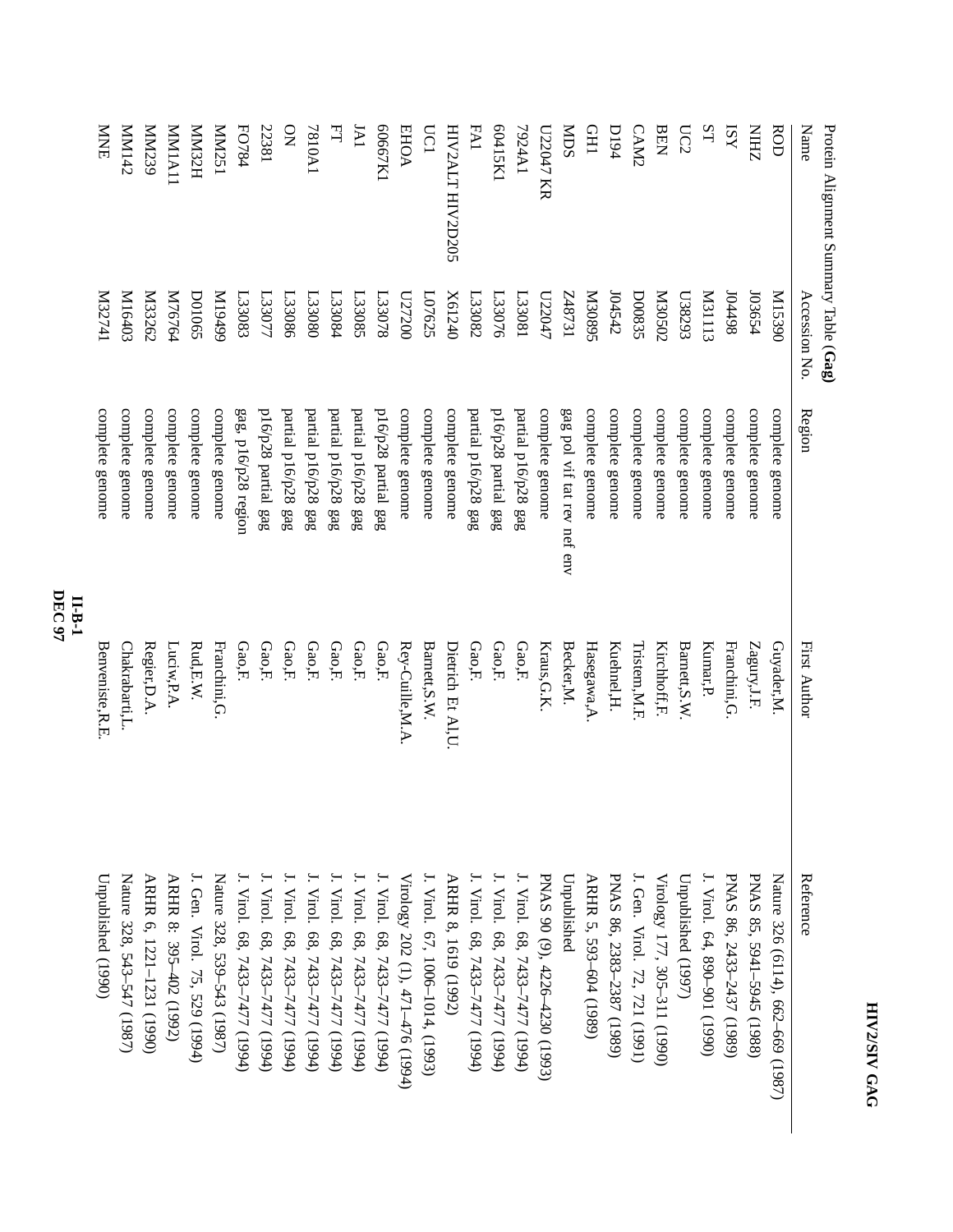| <b>SMMH44</b>          | X14307 | complete genom | Hirsch, V.M            |
|------------------------|--------|----------------|------------------------|
| <b>SIVSMMH</b>         | P6108N | complete genom | Courgnaud, V.          |
| <b>SMMPBJ</b>          | M31325 | complete genom | Dewhurst, S            |
| SIV <sub>smSL92</sub>  | U17646 | source gag     | $Chen, Z$ .            |
| SIV <sub>sm</sub> SL92 | 148815 | 383            | $Chen, Z$ .            |
| PAI                    | L33087 | gag ltr        | $\operatorname{Gao,F}$ |
| <b>NLIS</b>            | XI8329 | complete genom | Novembre, F.,          |
| STM2257                | X6066. | gag, pol       | Khan, A.S.             |

 J. Med. Primatol. 20, 167–171 (1991) Virology 186, 783–787 (1992) J. Virol. 68, 7433–7447 (1994) J. Virol. 70 (6), 3617–3627 (1996) J. Med. Primatol. 24, 108–115 (1995) Nature 345, 636–640 (1990) J. Virol. 66, 414–419 (1992) Nature 339, 389–391 (1989)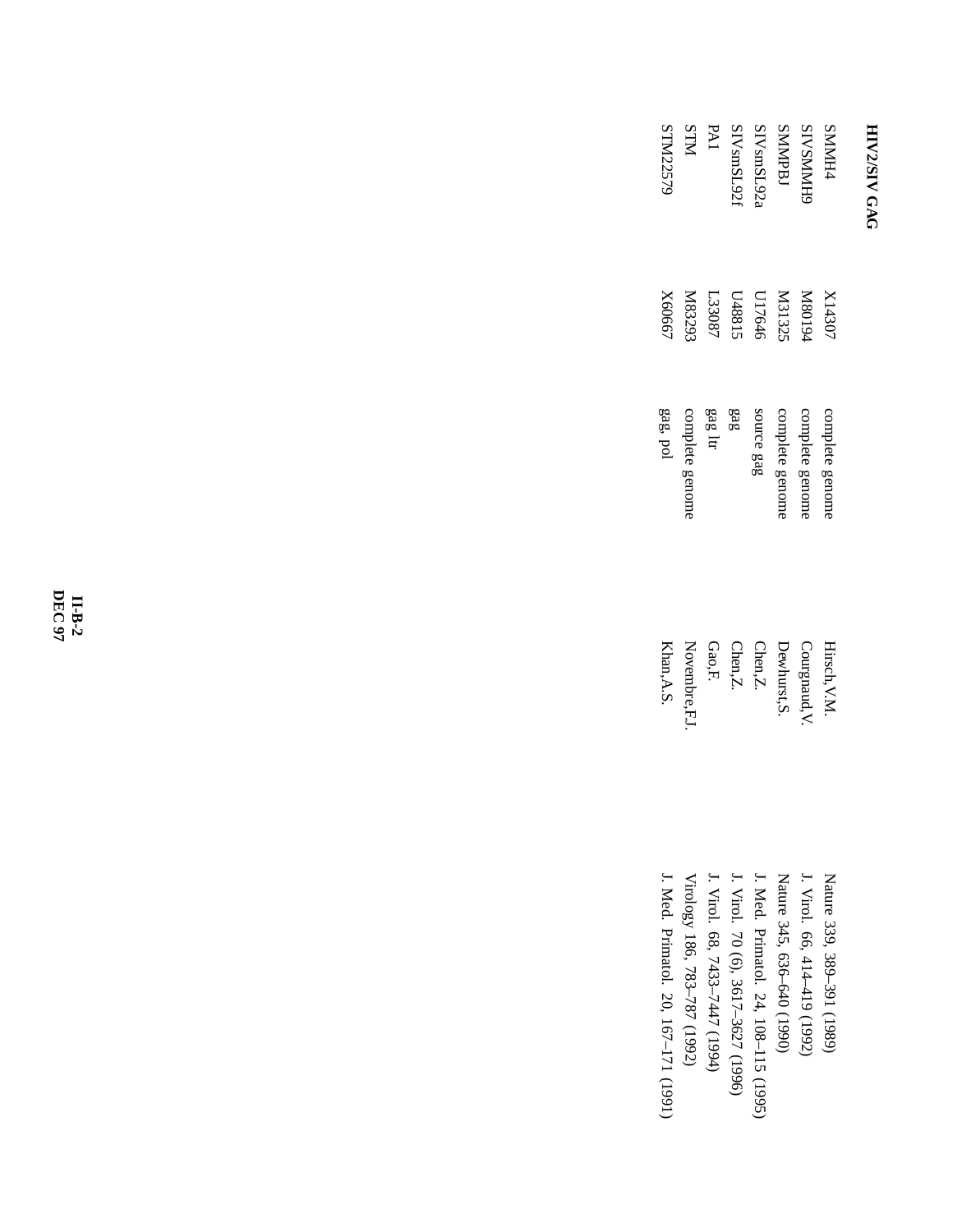#### $\begin{bmatrix} 1 & 1 \\ 1 & 1 \end{bmatrix}$  $\begin{array}{c|c|c|c|c} & 1 & 1 & 1 & 1 & 1 & 1 & 1 & 1 \\ \hline \hline \begin{matrix} 1 & 1 & 1 & 1 & 1 & 1 & 1 & 1 \\ 1 & 1 & 1 & 1 & 1 & 1 & 1 & 1 \\ 1 & 1 & 1 & 1 & 1 & 1 & 1 & 1 \\ 1 & 1 & 1 & 1 & 1 & 1 & 1 & 1 \\ 1 & 1 & 1 & 1 & 1 & 1 & 1 & 1 \\ \end{matrix} \end{array}$  $\begin{array}{l} \mathcal{R}_{1}(\mathbf{X})=\mathcal{R}_{2}(\mathbf{X})=\mathcal{R}_{1}(\mathbf{X})=\mathcal{R}_{2}(\mathbf{X})=\mathcal{R}_{1}(\mathbf{X})=\mathcal{R}_{2}(\mathbf{X})=\mathcal{R}_{1}(\mathbf{X})=\mathcal{R}_{2}(\mathbf{X})=\mathcal{R}_{2}(\mathbf{X})=\mathcal{R}_{2}(\mathbf{X})=\mathcal{R}_{2}(\mathbf{X})=\mathcal{R}_{2}(\mathbf{X})=\mathcal{R}_{2}(\mathbf{X})=\mathcal{R}_{2}(\mathbf{X})=\mathcal{R}_{2}(\mathbf{X})=\mathcal$ HH  $\begin{array}{c} 1 & 1 & 1 \\ 0 & 0 & 0 \\ 1 & 1 & 1 \end{array}$  $\begin{aligned} &\mathcal{P}_{1} \rightarrow 2\rightarrow \cdots &\mathcal{P}_{n-1} \rightarrow 2\rightarrow \cdots &\mathcal{P}_{n-1} \rightarrow 2\rightarrow \cdots &\mathcal{P}_{n-1} \rightarrow 2\rightarrow \cdots &\mathcal{P}_{n-1} \rightarrow 2\rightarrow \cdots &\mathcal{P}_{n-1} \rightarrow 2\rightarrow \cdots &\mathcal{P}_{n-1} \rightarrow 2\rightarrow \cdots &\mathcal{P}_{n-1} \rightarrow 2\rightarrow \cdots &\mathcal{P}_{n-1} \rightarrow 2\rightarrow \cdots &\mathcal{P}_{n-1} \rightarrow 2\rightarrow \cdots &\mathcal{P}_{n-1} \rightarrow 2\rightarrow$ Ť  $\frac{1}{1}$  $\begin{array}{c} \begin{array}{c} \begin{array}{c} \begin{array}{c} \end{array} \\ \begin{array}{c} \end{array} \end{array} \end{array} \end{array}$ ÷i  $\stackrel{-}{<} \stackrel{+}{<} \stackrel{-}{<}$  $\begin{array}{c}\n - & - \\
 - & - \\
 - & - \\
 \end{array}$  $\begin{split} \mathcal{L}_1 = & -\mathbf{H}_1 - \mathbf{H}_2 - \mathbf{H}_3 - \mathbf{H}_4 - \mathbf{H}_5 - \mathbf{H}_6 - \mathbf{H}_7 - \mathbf{H}_7 - \mathbf{H}_8 - \mathbf{H}_9 - \mathbf{H}_9 - \mathbf{H}_9 - \mathbf{H}_9 - \mathbf{H}_9 - \mathbf{H}_9 - \mathbf{H}_9 - \mathbf{H}_9 - \mathbf{H}_9 - \mathbf{H}_9 - \mathbf{H}_9 - \mathbf{H}_9 - \mathbf{H}_9 - \mathbf{H}_9 - \mathbf{H}_9 - \mathbf{H}_9 - \mathbf{H$  $\begin{aligned} \mathbf{x} - \mathbf{R} &\mathbf{-} \mathbf{-} \mathbf{-} \\ \mathbf{x} - \mathbf{R} &\mathbf{-} \mathbf{-} \mathbf{-} \end{aligned}$  $X^{\times}$ Ħ  $\begin{split} & \frac{1}{2} \left[ \begin{array}{c} \frac{1}{2} \left( \frac{1}{2} \right) \left( \frac{1}{2} \right) \left( \frac{1}{2} \right) \left( \frac{1}{2} \right) \left( \frac{1}{2} \right) \left( \frac{1}{2} \right) \left( \frac{1}{2} \right) \left( \frac{1}{2} \right) \left( \frac{1}{2} \right) \left( \frac{1}{2} \right) \left( \frac{1}{2} \right) \left( \frac{1}{2} \right) \left( \frac{1}{2} \right) \left( \frac{1}{2} \right) \left( \frac{1}{$ Ħ -<br>1<br>1<br>1<br>1<br>1<br>1<br>1<br>1<br>1<br>1<br>1<br>  $-\mathbf{E} = -\mathbf{N} -$ Ħ  $\begin{array}{c} \begin{array}{c} \begin{array}{c} \begin{array}{c} \end{array} \\ \begin{array}{c} \end{array} \\ \begin{array}{c} \end{array} \\ \begin{array}{c} \end{array} \\ \begin{array}{c} \end{array} \\ \begin{array}{c} \end{array} \\ \begin{array}{c} \end{array} \end{array} \end{array}$  $\frac{1}{2}$  $\begin{split} -\mathsf{A} & = -\mathsf{V} \mathsf{Y} - \mathsf{L} - \mathsf{A} \mathsf{V} - - - - - - - - - \\ -\mathsf{A} & = -\mathsf{V} \mathsf{Y} - \mathsf{L} - \mathsf{A} \mathsf{V} - - - - - - - - - - - \end{split}$  $\begin{aligned} \mathbf{1}_{\{n+1\},n+1\},\mathbf{2}_{\{n+1\},n+1\},\mathbf{2}_{\{n+1\},n+1\},\mathbf{2}_{\{n+1\},n+1\},\mathbf{2}_{\{n+1\},n+1\},\mathbf{2}_{\{n+1\},n+1\},\mathbf{2}_{\{n+1\},n+1\},\mathbf{2}_{\{n+1\},n+1\},\mathbf{2}_{\{n+1\},n+1\},\mathbf{2}_{\{n+1\},n+1\},\mathbf{2}_{\{n+1\},n+1\},\mathbf{2}_{\{n+1\},n+1\$ - - кнуо-н<br>- - кнуо-н<br>- - кнуо-н -GGK-T--T-PQ-<br>-GGK-T--T-PQ-∣ ∪<br>ເປັດປ Ħ Ħ  $\frac{1}{9}$   $\frac{1}{9}$  $1129$ <br>  $1299$ 11111<br>21212199999<br>20000000  $\begin{array}{c} 0 \\ 4 \end{array}$ 99<br>99 9 9<br>9 9

 $\begin{array}{ll} {\text{\small\small QONSE}} \\ {\text{\small\small Q以S}} \\ {\text{\small\small QHO}} \\ {\text{\small\small QHO}} \\ {\text{\small QHO}} \\ {\text{\small QHO}} \\ {\text{\small QH}} \\ {\text{\small QH}} \\ {\text{\small QH}} \\ {\text{\small QH}} \\ {\text{\small QH}} \\ {\text{\small QH}} \\ {\text{\small QH}} \\ {\text{\small QH}} \\ {\text{\small QH}} \\ {\text{\small QH}} \\ {\text{\small QH}} \\ {\text{\small QH}} \\ {\text{\small QH}} \\ {\text{\small QH}} \\ {\text{\small QH}} \\ {\text{\small QH}} \\ {\text{\small QH}} \\ {\text{\small QH}} \\ {\text{\small QH}} \\ {\text{\$ 

CONSENSUS-C<br>2238

CONSENSUS-D<br>FO784

RRO<br>RESERVED BORD BRANCH<br>CORRESPORT BRANCH<br>CORRESPORT BRANCH<br>RANCH<br>RANCH<br>RANCH<br>RANCH

A-SUSMERSNO

Gag Pl7 Matrix

-> Gag P17 Matrix<br>MGArnSYLRGKKaDELEKiRLRPgGKKKYYLKHiVWaANeLdrFgLaEsLLESKEGCQkIItVLd9PTGSENLKS1LfWTVCViwC7HAEEKvKPTEeAk.kivgRHLvAETgTaeKWPntSRPtAPpS<br>MGArnSYLRGKKaDELEKIRPGGKKKYLKHiVWaANeLdrFgLaEsLLESKEGCQkIItVLdPlFgL=------

DEC 97  $II$ -B-3 CONSENSUS-STM<br>STM<br>STM2 2579

 $\begin{array}{ll} {\tt CONSENSUS-E}\\ {\tt PA} \end{array}$ 

SIUI 7646-SMSL92A<br>SIU48815-SMSL92F

SMMPBJ14.441 **GHININS** 

 $\begin{array}{lcl} {\text{\small\sc CONSEISUS-SD}}\\ {\text{\small\sc PMS}}\\ {\text{\small\sc PMS}}\\ {\text{\small\sc PMS}}\\ {\text{\small\sc PMS}}\\ {\text{\small\sc PMS}}\\ {\text{\small\sc PMS}}\\ {\text{\small\sc PMS}}\\ {\text{\small\sc PMS}}\\ {\text{\small\sc PMS}}\\ {\text{\small\sc PMS}}\\ {\text{\small\sc PMS}}\\ {\text{\small\sc PMS}}\\ {\text{\small\sc PMS}}\\ {\text{\small\sc PMS}}\\ {\text{\small\sc PMS}}\\ {\text{\small\sc PMS}}\\ {\text{\small\sc PMS}}\\ {\text{\small\sc PMS}}\\ {\text{\small\sc PMS}}\\ {\text{\small\sc P$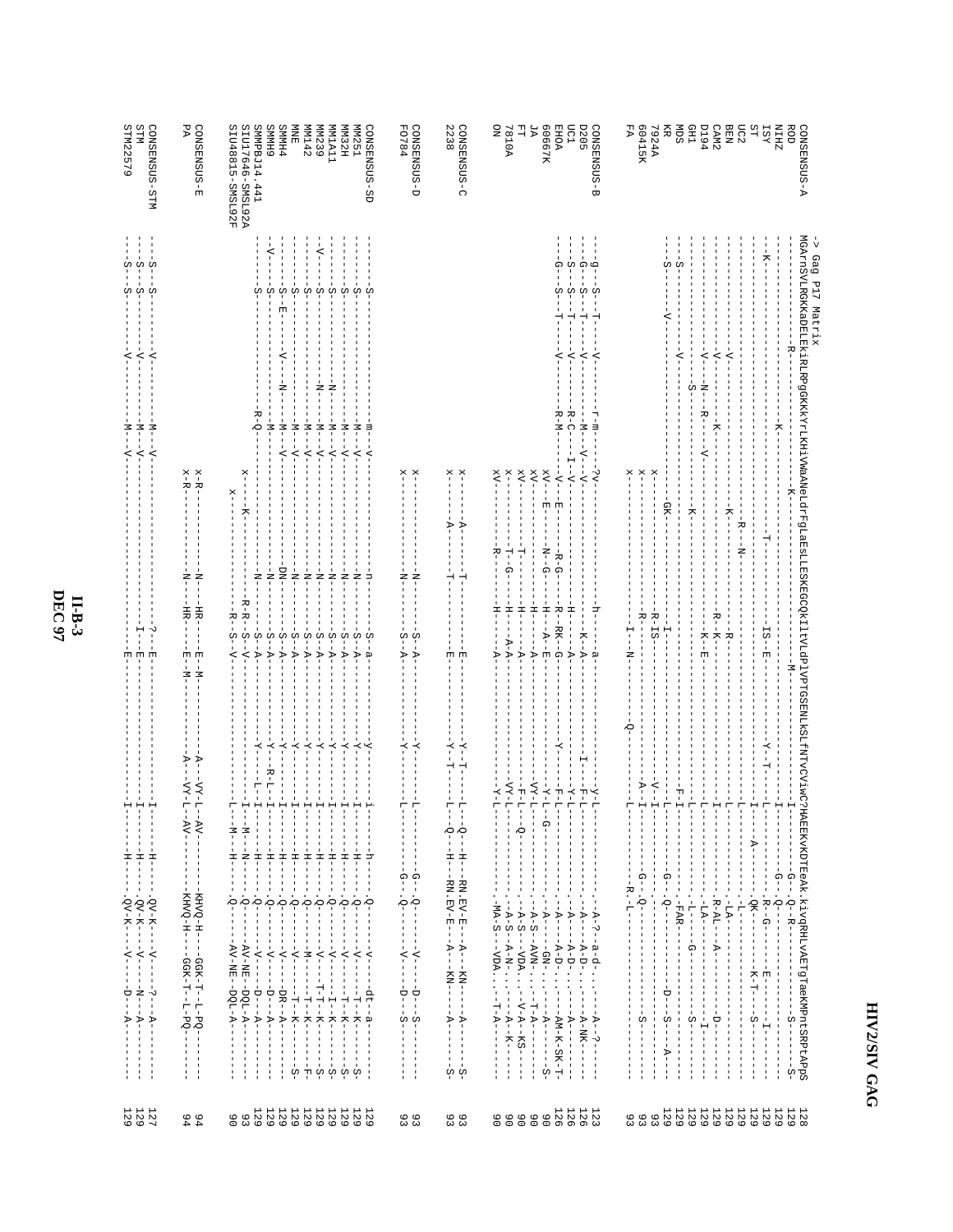| STM<br>CONSENSUS-STM                                                                                          | CONSENSUS-E<br>PA                                          | SIU48815-SMSL92F<br>SMMPBJ14<br>SIU17646-SMSL922<br>6 HMMS                                                                                                                                                                                                          | <b>MM142</b><br><b>SMMH4</b><br>旨<br>MN239                                                                                                                                                                                                                                                                                                                                                                                                                                                                                                                                  | GONSENSUS-SD<br><b>TIVITA</b><br>HZ EMW<br><b>MM251</b>                                                                                                                                                                            | <b>FO784</b><br>CONSENSUS-D                                                                                                                                                                     | CONSENSUS-C<br>2238                                                                                                                                          | ЯZ<br>7810A<br>긥<br>g                                                                                                                                                                                                                                                              | 80667K<br>mc1<br><b>D205</b><br><b>EHOA</b>                                                                                                                                                                                                                                                                                                                                                                                                                                                                                                                                                                     | G-SUSNESNO<br>FA                                                                                                                                     | 60415K<br>7924A                                                                                                                                                                                                             | <b>CHI</b><br>ŠЩ<br>Ë                                                                                                                                                                                            | <b>D194</b><br>CAM <sub>2</sub>                                                                                                          | DC2<br><b>BEN</b>                                                                       | ST<br><b>ZHIN</b><br>ROD<br><b>TST</b>                                                  | A-SUSMENSUS-A<br>Gag                                                                                                                                    |
|---------------------------------------------------------------------------------------------------------------|------------------------------------------------------------|---------------------------------------------------------------------------------------------------------------------------------------------------------------------------------------------------------------------------------------------------------------------|-----------------------------------------------------------------------------------------------------------------------------------------------------------------------------------------------------------------------------------------------------------------------------------------------------------------------------------------------------------------------------------------------------------------------------------------------------------------------------------------------------------------------------------------------------------------------------|------------------------------------------------------------------------------------------------------------------------------------------------------------------------------------------------------------------------------------|-------------------------------------------------------------------------------------------------------------------------------------------------------------------------------------------------|--------------------------------------------------------------------------------------------------------------------------------------------------------------|------------------------------------------------------------------------------------------------------------------------------------------------------------------------------------------------------------------------------------------------------------------------------------|-----------------------------------------------------------------------------------------------------------------------------------------------------------------------------------------------------------------------------------------------------------------------------------------------------------------------------------------------------------------------------------------------------------------------------------------------------------------------------------------------------------------------------------------------------------------------------------------------------------------|------------------------------------------------------------------------------------------------------------------------------------------------------|-----------------------------------------------------------------------------------------------------------------------------------------------------------------------------------------------------------------------------|------------------------------------------------------------------------------------------------------------------------------------------------------------------------------------------------------------------|------------------------------------------------------------------------------------------------------------------------------------------|-----------------------------------------------------------------------------------------|-----------------------------------------------------------------------------------------|---------------------------------------------------------------------------------------------------------------------------------------------------------|
|                                                                                                               |                                                            | 441                                                                                                                                                                                                                                                                 |                                                                                                                                                                                                                                                                                                                                                                                                                                                                                                                                                                             |                                                                                                                                                                                                                                    |                                                                                                                                                                                                 |                                                                                                                                                              |                                                                                                                                                                                                                                                                                    |                                                                                                                                                                                                                                                                                                                                                                                                                                                                                                                                                                                                                 |                                                                                                                                                      |                                                                                                                                                                                                                             |                                                                                                                                                                                                                  |                                                                                                                                          |                                                                                         |                                                                                         | F17                                                                                                                                                     |
| Ŕ,<br>خ<br>ا<br>$\overline{K}$<br>$\overline{K}$<br>く<br>₹                                                    | $-6 - -7$<br>$-7 - 7 - 7$<br>н                             | $R$ – – – $Y$ –<br>$-RE-T$<br>$-K--X-$<br>$\overline{K}$<br>₹<br>$\tilde{\gamma}$<br>$\leq$<br>$\mathbf{H}$                                                                                                                                                         | ÷<br>⊢<br>÷,<br>Ŕ,<br>÷,<br>$\overline{K}$<br>$\overline{K}$<br>$-K-$<br>$\leq$<br>$\prec$<br>Н                                                                                                                                                                                                                                                                                                                                                                                                                                                                             | ÷,<br>$\vec{r}$<br>$\overline{R}$<br>÷<br>⊦<br>$\bar{X}$ –<br>$X - -$<br>$\overline{K}$<br>$\overline{A}$<br>$\overline{K}$                                                                                                        | $DR-RC-Y-$<br>$DR - R - Y -$<br>$\breve{\gamma}$<br>$\tilde{\gamma}$                                                                                                                            | $-Z - X -$<br>$-GB--X$<br>$\Delta A-$<br>$-K$                                                                                                                | $R-X$ .<br>$R-X$ .<br>$-K-K$ -X-<br>$R - Y$<br>$-\nabla\nabla$<br>$\sim$ A $-$<br>$\Delta A -$<br>$\Delta A -$                                                                                                                                                                     | <b>IAY</b><br>$-z-z$ -<br>$-7 -$<br>$X = -$<br>$-5A-$<br>TA-<br>$TA-$<br><b>LA</b>                                                                                                                                                                                                                                                                                                                                                                                                                                                                                                                              | က်<br>$\overline{\Lambda} - \overline{\Lambda}$ .<br>rg-<br>$-54$                                                                                    | 변<br>$\overline{K}$<br>$- H \cdot N -$<br>$S \cdot T -$                                                                                                                                                                     | خ<br>ا<br>$R$ – – – $Y$<br>$R - R -$<br>=¤∙<br>$-17A-$<br>РĠ                                                                                                                                                     | $-5 -$<br>E.E<br>$\ddot{P}$                                                                                                              | $R - Y$<br>$\ddot{A}$<br>$\overline{A}$                                                 | ă<br>-H.V-<br>$-K$<br>$\Delta A$<br>$\frac{1}{1}$                                       | Matrix<br>gkggWfPYQq??9GWYtHvPrTLWAWYKLYBGKKFGAFVVPGFQALSBGCTPYDIMATVCVGDhQAAMQIIRBIIINeeAAdMDaqHPIP.GPLPAGQLR?PRGSDLRGTTTSTV6EQ1FR?PRO<br>/ P24 Capsid |
| $-\Lambda-\Gamma$ .                                                                                           | $I - N - -V - S$<br>$-N--N-S$                              | $-\Lambda$ – T<br>$-\Delta -$<br>ė<br>÷                                                                                                                                                                                                                             | $\Delta$ - $\Gamma$<br>i<br>H<br>٣                                                                                                                                                                                                                                                                                                                                                                                                                                                                                                                                          | $-\Lambda$ -L<br>$-\Delta - \Gamma$ .<br>$-4-1$<br>$-\Delta - I$<br>$\Delta$ - $\Gamma$                                                                                                                                            | $-\Delta-\Gamma$ .<br>$\Delta - 1$                                                                                                                                                              | $-\Delta$ -H<br>$-\mathbf{H}-\mathbf{H}$                                                                                                                     | $-\Delta - 1$<br>$\overline{z}$<br>$-\Lambda$ -<br>$-2$                                                                                                                                                                                                                            | $-\lambda$ <sup>-</sup><br>$-\Delta - 1$ .<br>$S - T$<br>$T-S$                                                                                                                                                                                                                                                                                                                                                                                                                                                                                                                                                  | $-4-1$<br>Ş                                                                                                                                          |                                                                                                                                                                                                                             | w<br>H                                                                                                                                                                                                           | п<br>Ĥ                                                                                                                                   | $-\Delta$ -<br>$-\Delta$ -                                                              | $-\Delta - 1$<br>ଢ଼                                                                     |                                                                                                                                                         |
|                                                                                                               |                                                            |                                                                                                                                                                                                                                                                     | н                                                                                                                                                                                                                                                                                                                                                                                                                                                                                                                                                                           | I.<br>н<br>н                                                                                                                                                                                                                       | Á<br>À                                                                                                                                                                                          |                                                                                                                                                              | ᇦ                                                                                                                                                                                                                                                                                  |                                                                                                                                                                                                                                                                                                                                                                                                                                                                                                                                                                                                                 |                                                                                                                                                      |                                                                                                                                                                                                                             | U                                                                                                                                                                                                                |                                                                                                                                          |                                                                                         |                                                                                         |                                                                                                                                                         |
| ۰v                                                                                                            |                                                            |                                                                                                                                                                                                                                                                     | U.                                                                                                                                                                                                                                                                                                                                                                                                                                                                                                                                                                          |                                                                                                                                                                                                                                    |                                                                                                                                                                                                 | ⊣<br>⊣                                                                                                                                                       |                                                                                                                                                                                                                                                                                    | 핋                                                                                                                                                                                                                                                                                                                                                                                                                                                                                                                                                                                                               |                                                                                                                                                      |                                                                                                                                                                                                                             |                                                                                                                                                                                                                  |                                                                                                                                          |                                                                                         |                                                                                         |                                                                                                                                                         |
|                                                                                                               |                                                            |                                                                                                                                                                                                                                                                     |                                                                                                                                                                                                                                                                                                                                                                                                                                                                                                                                                                             |                                                                                                                                                                                                                                    |                                                                                                                                                                                                 |                                                                                                                                                              |                                                                                                                                                                                                                                                                                    |                                                                                                                                                                                                                                                                                                                                                                                                                                                                                                                                                                                                                 |                                                                                                                                                      |                                                                                                                                                                                                                             |                                                                                                                                                                                                                  |                                                                                                                                          |                                                                                         |                                                                                         |                                                                                                                                                         |
| 団<br>固<br>×<br>٠v                                                                                             | 団<br>固                                                     | 団<br>団<br>団<br>団                                                                                                                                                                                                                                                    | 団<br>固                                                                                                                                                                                                                                                                                                                                                                                                                                                                                                                                                                      |                                                                                                                                                                                                                                    | 固<br>団                                                                                                                                                                                          |                                                                                                                                                              | 団<br>団<br>団<br>団                                                                                                                                                                                                                                                                   | 固<br>団<br>급                                                                                                                                                                                                                                                                                                                                                                                                                                                                                                                                                                                                     | Œ                                                                                                                                                    |                                                                                                                                                                                                                             |                                                                                                                                                                                                                  |                                                                                                                                          | Q                                                                                       |                                                                                         |                                                                                                                                                         |
| ≒<br>≍                                                                                                        |                                                            |                                                                                                                                                                                                                                                                     | ∪<br>p                                                                                                                                                                                                                                                                                                                                                                                                                                                                                                                                                                      | $\frac{1}{\sqrt{2}}$<br>U<br>∪                                                                                                                                                                                                     | ∪<br>σ                                                                                                                                                                                          |                                                                                                                                                              |                                                                                                                                                                                                                                                                                    | 団<br>Ţ<br>$\blacksquare$                                                                                                                                                                                                                                                                                                                                                                                                                                                                                                                                                                                        |                                                                                                                                                      |                                                                                                                                                                                                                             | ᇦ                                                                                                                                                                                                                |                                                                                                                                          |                                                                                         | ロートノー                                                                                   |                                                                                                                                                         |
| ن.<br>ا<br>$-$ - $    -$<br>$-5 - 5 -$<br>$\mathbf{I}$<br>$\blacksquare$<br>$\mathbf{I}$                      | ⊲<br>₹<br>- - R - QP--QG---D-S--<br>- - R - QP--QG---D-S-- | ᡛ<br>투<br>투<br>부                                                                                                                                                                                                                                                    | 부<br>투<br>투<br>두<br>$-\circ$ - $\circ$<br>J.<br>$\blacksquare$<br>$\mathbf{I}$                                                                                                                                                                                                                                                                                                                                                                                                                                                                                              | 투<br>부<br>투<br>두<br>$Q - A - QQ - - - -$<br>-2-.--q-?-----<br>-2-.---q-?------<br>$-4-5-$                                                                                                                                          | Ю<br>Ο-<br>Ť.<br>$\sim 1$<br>$\mathbb{L}$<br>$\overline{\phantom{0}}$                                                                                                                           | 묘<br>묩<br>$-1 - 1 -$<br>$-\lambda$ - $-\lambda$ -<br>$\mathbf{1}$<br>$\mathbf{1}$<br>$1 - 1$<br>$\blacksquare$                                               | Ю<br>Ю<br>000<br>$-1 - 1 - 1$<br>-9<br>-<br>-<br>$\mathbf{I}$<br>$\mathbf{I}$<br>$\mathbf{I}$<br>÷<br>$\mathbb I$<br>$\frac{1}{1}$<br>$\mathbf{I}$<br>$\overline{\phantom{a}}$<br>I.<br>$\mathbf{I}$<br>п<br>-1                                                                    | $\sum_{i=1}^{n}$<br>$\sum_{i=1}^{n}$<br>$\sum_{i=1}^{n}$<br>$\overline{O}$<br>f.<br>$\blacksquare$<br>$-S - - -M - -$<br>$-S-$<br>$S - -M - -N -$<br>п.<br>$\mathbf{I}$<br>÷<br>$\frac{1}{1}$<br>$-M$ -                                                                                                                                                                                                                                                                                                                                                                                                         | Ю<br>j.<br>$\blacksquare$<br>$\frac{5}{1}$<br>$\mathbf{I}$<br>$\mathsf I$<br>$\,$ I<br>-1<br>Ţ<br>$\mathbf{I}$<br>$\mathbf{I}$<br>$\mathbf{I}$       | ∻<br>$\Delta$ .<br>$\blacksquare$<br>$\mathbf{I}$<br>$\mathsf I$<br>$\,$ I                                                                                                                                                  | ₹<br>$\mathbf{I}$<br>$\mathbf I$<br>$\mathbf I$<br>$\mathsf I$                                                                                                                                                   | Z<br>$\,$ I<br>$\mathbf{I}$<br>Ŷ<br>$\,$ l<br>J.                                                                                         | n<br>Ŷ<br>$\mathsf I$<br>$\,$ I<br>J.                                                   | VA-                                                                                     |                                                                                                                                                         |
| $\mathbf{I}$<br>- 1                                                                                           | $\mathbf{I}$<br>л.<br>- 1                                  | 十十<br>$\frac{1}{4}$<br>$\frac{1}{4}$<br>-i<br>$\frac{1}{1}$<br>$\frac{1}{1}$<br>संसंस<br>       <br>       <br>       <br>$\pm 1$<br>$\blacksquare$<br>÷.<br>-1<br>$\mathbb I$<br>Ţ.<br>$\mathbf{I}$<br>$\mathbf{1}$<br>$\blacksquare$<br>$\mathbf{I}$<br>- 1<br>п. | $\sim$ 1<br>$\blacksquare$<br>固<br>$\begin{array}{cccccccccc} \mbox{\bf b} & \mbox{\bf b} & \mbox{\bf b} & \mbox{\bf b} & \mbox{\bf b} & \mbox{\bf b} & \mbox{\bf b} \\ \mbox{\bf c} & \mbox{\bf d} & \mbox{\bf d} & \mbox{\bf d} & \mbox{\bf b} & \mbox{\bf b} \\ \mbox{\bf c} & \mbox{\bf d} & \mbox{\bf d} & \mbox{\bf d} & \mbox{\bf d} & \mbox{\bf d} \\ \mbox{\bf c} & \mbox{\bf d} & \mbox{\bf d} & \mbox{\bf d} & \mbox{\bf d} & \mbox{\bf d} \\ \mbox{\bf c} & \mbox$<br>Ĩ.<br>$\overline{\phantom{a}}$<br>$\mathsf I$<br>$\mathsf I$<br>÷<br>л.<br>$\blacksquare$ | $E-S-----$<br>- 田<br>- し<br>$\mathbf{I}$<br>$\mathsf I$<br>$\mathbf{I}$<br>$\blacksquare$                                                                                                                                          | $\mathbf{I} = \mathbf{I}$<br>$1 - 1$<br>$\begin{array}{c} \n\cdot & \cdot \\ \cdot & \cdot \\ \cdot & \cdot\n\end{array}$<br>Ť.<br>$\mathbf{I}$<br>$1 - 1$<br>1<br>$\mathbf{I}$<br>$\mathbf{1}$ | $\mathbf{I}$<br>- 1<br>$\blacksquare$<br>$\mathbf{I}$<br>Ť.<br>$\mathsf I$<br>$\mathbf{I}$<br>$\mathbf{I}$<br>-1<br>- 11                                     | $\mathbf{I}$<br>т<br>-1<br>$\blacksquare$<br>$\mathbf{I}$<br>$\mathbf{I}$<br>Ĵ.<br>$\mathbf{I}$<br>Τ.<br>$\frac{1}{\Box}$<br>Ŕ<br>Ù<br>p<br>$\frac{1}{1}$<br>$\mathbf{I}$<br>$\mathbb{I}$<br>$\mathsf I$<br>$\mathsf I$<br>$\mathbf{I}$<br>L.<br>$\mathbf{I}$<br>T<br>$\mathbf{I}$ | $\mathbf{I}$<br>$\mathbf{I}$<br>$\mathbf{I}$<br>$\mathbf{I}$<br>$\mathbb{I}$<br>$\blacksquare$<br>$\mathbf{I}$<br>$\frac{1}{\sigma}$<br>Ĵ.<br>$\frac{1}{1}$<br>J.<br>Ü<br>因因<br>Ť<br>Ť<br>$\frac{1}{1}$<br>$\mathsf I$<br>Τ.<br>$\blacksquare$<br>Τ.<br>$\mathbf{I}$<br>$\mathbf{I}$<br>-1<br>1<br>$\mathbf{I}$<br>$\blacksquare$<br>-1<br>$\mathbf{I}$                                                                                                                                                                                                                                                         | -1<br>1<br>-1<br>п.<br>J.<br>$\blacksquare$<br>ά<br>Δ<br>ŧ<br>ł<br>÷.<br>$\mathbf{I}$<br>$\mathbf{I}$<br>$\mathsf I$<br>$\mathbf{I}$<br>1<br>п<br>Τ. | $\frac{1}{4}$<br>$\overline{\phantom{a}}$<br>$\mathbf{I}$<br>$\frac{1}{1}$<br>$\frac{1}{1}$<br>因因<br>$\frac{1}{1}$<br>ŧ<br>$\mathbf{L}$<br>$\mathbf{I}$<br>$\mathbf{I}$<br>$\blacksquare$<br>$\mathbf{I}$<br>$\blacksquare$ | $\mathbf{I}$<br>- 1<br>$\mathbf{I}$<br>- 11<br>$\blacksquare$<br>$\mathbf{I}$<br>- 1<br>固<br>固<br>$\Box$<br>ŧ<br>$\frac{1}{1}$<br>$\mathbf{I}$<br>$\mathbf{I}$<br>$\mathbf{I}$<br>$\mathbf{I}$<br>$\blacksquare$ | j.<br>$\overline{1}$<br>J.<br>$\frac{1}{2}$<br>Ġ<br>$\mathbf{I}$<br>Ť.<br>$\mathbb{I}$<br>$\mathbf{I}$<br>$\overline{\phantom{a}}$<br>-1 | J.<br>Ò<br>ŧ<br>ï<br>$\mathbf I$<br>$\frac{1}{1}$<br>$\overline{\phantom{a}}$<br>$\,$ I | $-1 - 2 - -$<br>$\frac{1}{\sqrt{2}}$<br>-<br>因<br>団<br>$\mathbf{I}$<br>$\mathsf I$<br>- |                                                                                                                                                         |
| $\mathbf{I}$<br>$\blacksquare$<br>$\mathbb{I}$<br>$-5B -$<br>$- -i + - -$<br>$\blacksquare$<br>т.<br>ł.<br>d, | - 1<br>$\mathbf{I}$                                        | Ť.<br>- 11<br>$\blacksquare$<br>$\mathbf{I}$<br>- 1<br>$\blacksquare$<br>$\mathbf{I}$<br>- 1<br>$-25D - -$<br>$\mathbf{I}$<br>---GR --<br>$-1$<br>÷<br>F<br>Ť.<br>$\mathbf{I}$<br>$\mathbf{I}$<br>j.<br>j.                                                          | - 1<br>$\blacksquare$<br>÷,<br>$\mathbb{R}$<br>$\mathbf{I}$<br>$\frac{1}{\sqrt{2}}$<br>$-1 -$<br>$\frac{1}{4}$<br>$\frac{1}{1}$<br>Ť<br>$\mathbf{I}$<br>$\blacksquare$<br>-<br>$\mathsf I$                                                                                                                                                                                                                                                                                                                                                                                  | $\mathbb{L}$<br>$\mathbf{I}$<br>т.<br>т.<br>$\mathbb{R}^n$<br>÷<br>$\frac{1}{1}$<br>$\blacksquare$<br>$S - D - P$<br>$S - D - P$<br>$S - D - P$<br>$S - D - -$<br>؋<br> <br>Ť<br>$\frac{1}{4}$<br>$\blacksquare$<br>$\blacksquare$ | $\mathbf{L}$<br>$\mathbf{I}$<br>т.<br>1<br>$\mathbf{1}$<br>$\mathbf{1}$<br>$\mathbb{L}$                                                                                                         | $\mathbf{I}$<br>$\mathbf{I}$<br>$\mathbf{I}$<br>- 11<br>$\blacksquare$<br>$\mathbf{I}$<br>$\blacksquare$<br>$\blacksquare$<br>$\blacksquare$<br>$\mathbf{I}$ | $\frac{1}{1}$<br>$\mathbf{I}$<br>$\mathbf{I}$<br>Ť<br>肉<br>$\mathbf{I}$<br>L.<br>$\frac{1}{1}$<br>п.<br>L.<br>$\mathbf{I}$                                                                                                                                                         | -1<br>Τ.<br>-1<br>$\mathbb T$<br>-1<br>$\blacksquare$<br>-1<br>Ţ.<br>÷,<br>-1<br>-<br>$\mathbf{I}% =\mathbf{I}^{T}\mathbf{e}^{-\mathbf{I}^{T}}\mathbf{e}^{-\mathbf{I}^{T}}\mathbf{e}^{-\mathbf{I}^{T}}\mathbf{e}^{-\mathbf{I}^{T}}\mathbf{e}^{-\mathbf{I}^{T}}\mathbf{e}^{-\mathbf{I}^{T}}\mathbf{e}^{-\mathbf{I}^{T}}\mathbf{e}^{-\mathbf{I}^{T}}\mathbf{e}^{-\mathbf{I}^{T}}\mathbf{e}^{-\mathbf{I}^{T}}\mathbf{e}^{-\mathbf{I}^{T}}\mathbf{e}^{-\mathbf{I}^{T}}\mathbf{e}^{-\mathbf{I}$<br>$\mathbb I$<br>J.<br>Ţ<br>$\blacksquare$<br>- 1<br>$\mathbf{I}$<br>$\mathbf{I}$<br>-1<br>-<br>÷.<br>Ť.<br>j.<br>T | Ť.<br>1<br>-1<br>-1<br>Ţ<br>J.<br>п<br>$\frac{1}{1}$<br>-1<br>$\blacksquare$<br>1<br>-1<br>Ť                                                         | $\mathbf I$<br>$\mathbf{I}$<br>$\mathbf{I}$<br>-1<br>$\mathbf{I}$<br>-1<br>ė<br>$\blacksquare$                                                                                                                              | - 11<br>$\mathbf{I}$<br>$\mathbf{I}$<br>$\mathbf{L}$<br>$\blacksquare$<br>$\mathbf{I}$<br>- 1<br>Ċ<br>1<br>$\mathbf{I}$<br>Ť                                                                                     | $\mathbb T$<br>-1<br>$\blacksquare$<br>- 1<br>Ť.                                                                                         | Ť<br>J.<br>$\frac{1}{1}$<br>$\blacksquare$<br>1<br>$\mathbf{I}$<br>Ť<br>j.              | $\mathbf{I}$<br>Ţ<br>$\mathbf{I}$<br>$\frac{1}{4}$                                      |                                                                                                                                                         |
| $- - -5 - 0 - - - -$                                                                                          |                                                            | $-44 - 24 - -$<br>$- -K - K - -$                                                                                                                                                                                                                                    |                                                                                                                                                                                                                                                                                                                                                                                                                                                                                                                                                                             | $- -2 - 6 - - -$<br>$-2 - 0 - 1$<br>$-2 - 9 - 7$<br>$-2 - 5 - 4$                                                                                                                                                                   | $-$ - $-$ 5 - $-$                                                                                                                                                                               | $- -X - A - - -$<br>$- - -K - - - - -$                                                                                                                       | $- -X - A - -$<br>$-40 - 7 - 7$<br>$-Y - A - -$<br>$-X - QP -$                                                                                                                                                                                                                     | $- - \mathbf{C} - \mathbf{A} - -$<br>$-Y - A - -$<br>$-5 - 5 - -$                                                                                                                                                                                                                                                                                                                                                                                                                                                                                                                                               | $- -X - A - -$<br>$-y-a$ --                                                                                                                          | ı<br>$-1 - p -$<br>$    -$                                                                                                                                                                                                  | $---A---$<br>$-1 - d - 2 -$<br>$--A--$                                                                                                                                                                           | $-40 - x - - -$<br>$- - \Delta - -$                                                                                                      | $-$ -7-7-7-0-1<br>$- -X - P - - -$                                                      | $--- -1 - 2 - -$<br>ţ<br>$- -p - -$<br>$     -$                                         |                                                                                                                                                         |
| 2488<br>8887                                                                                                  | $\begin{array}{c} 2.2.2 \\ 2.2.1 \end{array}$              | 257<br>257<br>221<br>218                                                                                                                                                                                                                                            | 257<br>256<br>256<br>952                                                                                                                                                                                                                                                                                                                                                                                                                                                                                                                                                    | 2566<br>256<br>2556<br>256                                                                                                                                                                                                         | 221<br>221                                                                                                                                                                                      | 221                                                                                                                                                          | 216<br>216<br>216<br>216                                                                                                                                                                                                                                                           | 216<br>252<br>252<br>249<br>252                                                                                                                                                                                                                                                                                                                                                                                                                                                                                                                                                                                 |                                                                                                                                                      | 257<br>221<br>221<br>222                                                                                                                                                                                                    |                                                                                                                                                                                                                  | 202222<br>5055555                                                                                                                        |                                                                                         | 2 2 2 2<br>2 2 2 7<br>2 7 7                                                             |                                                                                                                                                         |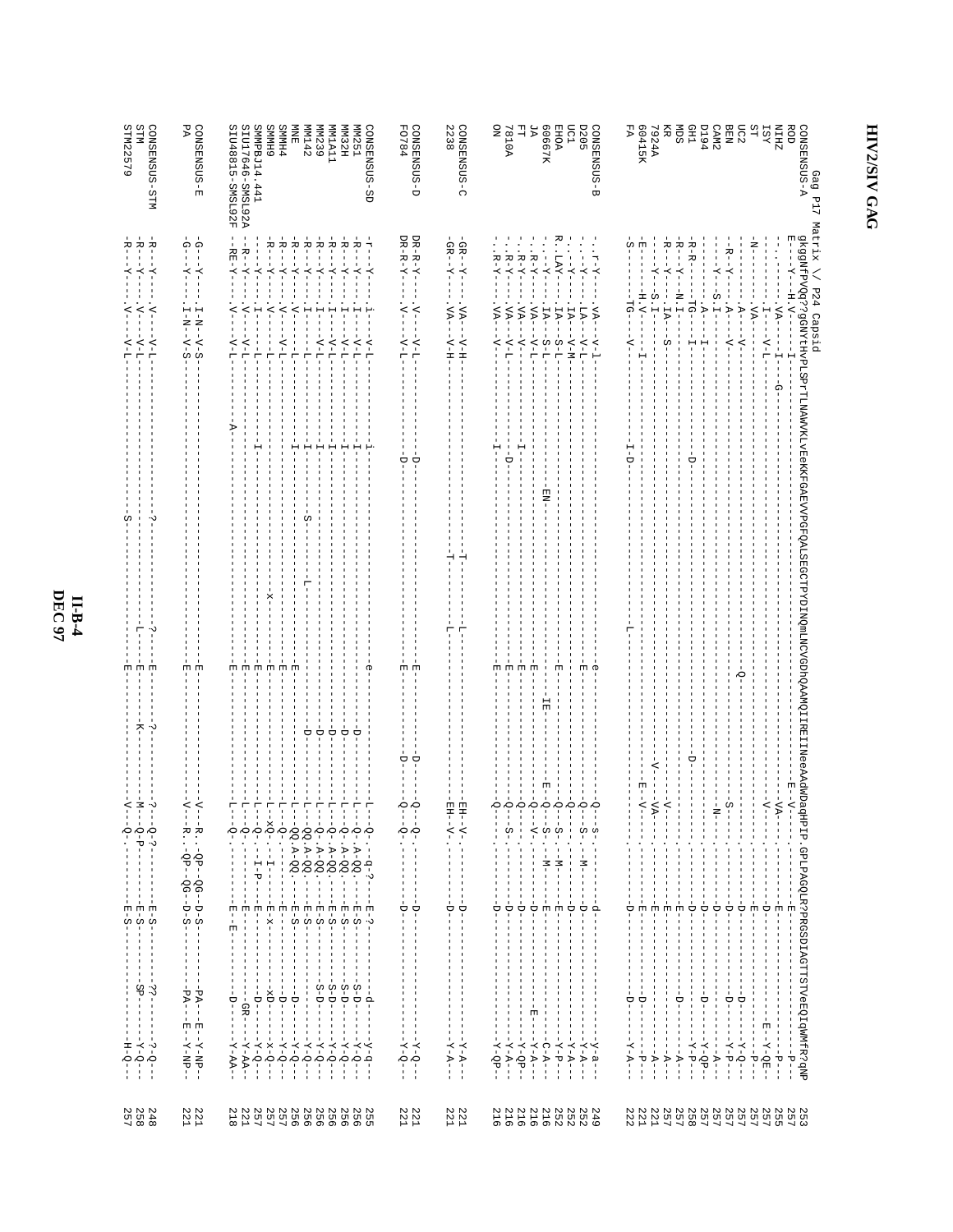|             | $-EQ-G-L--$<br>$- - - - 06$<br>-<br>$-90 -$                                                                                                                                                                                                                                                                                                                                              | $-R$ - $-T$ -<br>۲J | $-4-$<br>⋗                                | I<br>부                                                          | $\overline{z}$<br>H                                                | $-1$<br>부                                                     | STM22579                                                        |
|-------------|------------------------------------------------------------------------------------------------------------------------------------------------------------------------------------------------------------------------------------------------------------------------------------------------------------------------------------------------------------------------------------------|---------------------|-------------------------------------------|-----------------------------------------------------------------|--------------------------------------------------------------------|---------------------------------------------------------------|-----------------------------------------------------------------|
|             | $-1 - 7 - 3 - 5 - 7 - 7$<br>$\mathbf{I}$<br>$-90 -$                                                                                                                                                                                                                                                                                                                                      | $-1 - 2 - 1 -$      | $-4-$<br>S<br>٠.                          | $\overline{1}$<br>$\frac{1}{1}$                                 | $-4-$<br>$-\Delta$ -<br>$-\Delta$ -                                | $\mathrel{\mathop{\mapsto}\,}$<br>$\mathbf{H}$<br>Ţ<br>Ė      | CONSENSUS-STM<br>STM                                            |
|             |                                                                                                                                                                                                                                                                                                                                                                                          |                     |                                           | $-4-$<br>$-4-$<br>п<br>п<br>က်ု<br>$\frac{5}{1}$                |                                                                    | $L=-D-$<br>$I - -D -$<br>÷<br>Ĥ                               | PA<br>GONSENSUS-E                                               |
|             | $-1x$<br>÷<br>J<br>$-2x$<br>$\overline{\phantom{a}}$<br>п<br>$-3x -$<br>$\mathbf{I}$<br>j.<br>J.<br>--D-LTQG-L-x-V-KG<br>-D-LTQG-L------KG                                                                                                                                                                                                                                               | 부                   | ဂု<br>$\frac{1}{2}$<br>$\frac{1}{2}$<br>× | $-4-$<br>$-\lambda$ -<br>Ĥ<br>H<br>п<br>š-                      | K-<br>$-\Delta$ -<br>$-\Delta$ -<br>$\begin{array}{c} \end{array}$ | J<br>J.<br>$\mathsf{H}$<br>$-X -$<br>$-1$<br>п<br>÷<br>부<br>Ω | SMMPBJ14.441<br>SIU17646-SMSL92A<br>6 HIMMS<br>SIU48815-SMSL92F |
|             | $\blacksquare$<br>$\blacksquare$<br>$\mathbb I$<br>$\mathbf{I}$<br>1<br>-<br>п<br>1<br>j.<br>$-1.4-{\bf G}-{\bf L}-----{\bf K}{\bf G}$<br>$-LR-DQL$<br>$- -V - KG$                                                                                                                                                                                                                       | 부                   |                                           | $-4-$<br>л                                                      | $S -$                                                              | 루<br>$\mathbf{I}$<br>부                                        | <b>PHMMS</b><br><b>NINE</b>                                     |
|             | 로<br>1<br>$\mathbf{I}$<br>1<br>$\mathbf{I}$<br>1<br>$- - - - - - - - - - - -$<br>$---KG$                                                                                                                                                                                                                                                                                                 | H<br>٢              |                                           | $-\Delta$ -                                                     | $-\Delta$ -                                                        | ı<br>$-1$                                                     | MM142                                                           |
|             | $-\Delta$ -<br>л.<br>$-1 - \Delta - \Delta - -$<br>$-1 - 2 - 4 - 7 -$<br>ł.<br>$\frac{1}{1}$<br>$\mathbb I$<br>$---BC$<br>-----RG                                                                                                                                                                                                                                                        | 부<br>H              | $-\Delta -$<br>$-V -$                     | $-4-$<br>$-4-$                                                  |                                                                    | J<br>÷<br>부                                                   | MM239<br><b>MM1A11</b>                                          |
|             | $-1 - 1 -$<br>$-\Delta$ -<br>Ť<br>I<br>ı<br>ł<br>$\frac{1}{1}$<br>$\frac{1}{1}$                                                                                                                                                                                                                                                                                                          | H                   | $-A-$                                     | $-4-$                                                           |                                                                    | ÷                                                             | <b>MIN32H</b>                                                   |
| $rac{1}{6}$ | $\overline{\phantom{a}}$<br>٠.<br>$  \rm L.A - V  -$<br>$-I = -1$<br>$\overline{\phantom{a}}$<br>j.<br>$\overline{1}$<br>п<br>-KRG                                                                                                                                                                                                                                                       | 부                   | $-V -$                                    | $-4-$<br>4                                                      |                                                                    | $\frac{1}{1}$                                                 | <b>MM251</b><br>GONSENSUS-SD                                    |
|             |                                                                                                                                                                                                                                                                                                                                                                                          |                     |                                           | H<br>H<br>Τ.<br>Τ.<br>$\frac{1}{1}$<br>Ŕ                        |                                                                    | н<br>Ė<br>٣                                                   | CONSENSUS-D<br>FO784                                            |
|             |                                                                                                                                                                                                                                                                                                                                                                                          |                     |                                           | $\overline{\phantom{a}}^+$<br>$\overline{\phantom{a}}^{\prime}$ |                                                                    | Ļ<br>부                                                        | 2238<br>CONSENSUS-C                                             |
|             |                                                                                                                                                                                                                                                                                                                                                                                          |                     |                                           | $-4-$                                                           | S                                                                  |                                                               | g                                                               |
|             |                                                                                                                                                                                                                                                                                                                                                                                          |                     |                                           | $-1$                                                            |                                                                    | Ė                                                             | <b>A0187</b>                                                    |
|             |                                                                                                                                                                                                                                                                                                                                                                                          |                     |                                           | $-4-$<br>$-E-E$<br>$\overline{1}$<br>I<br>п<br>п                |                                                                    | ÷<br>п                                                        | ЯZ<br>긥                                                         |
|             |                                                                                                                                                                                                                                                                                                                                                                                          |                     |                                           | $-1$<br>ż                                                       |                                                                    |                                                               | 80667K                                                          |
| PRA.        | H<br>$-11-21N-1$<br>$\mathbf{I}$<br>Ť.                                                                                                                                                                                                                                                                                                                                                   | ٢                   |                                           | $\frac{1}{1}$                                                   |                                                                    | ÷                                                             | <b>EHOA</b>                                                     |
|             | $-1 -$<br>$-1$<br>H<br>1<br>$\mathbf{I}$<br>$-111 - 11$<br>$-17 - 17$<br>J.<br>$\frac{1}{1}$<br>$\mathsf I$<br>$- - \mathrm{V} - - \mathrm{K} \mathrm{A}$<br>1<br>$\overline{\phantom{a}}$<br>$- - - KA$<br>$\mathbf{I}$<br>$-$ kA                                                                                                                                                       | 부<br>Ļ              |                                           | Ť<br>Ť<br>$-1$                                                  |                                                                    | ÷<br>$\mathbf{I}$<br>ن.<br>$\mathbf{I}$<br>$\mathbb{I}$       | <b>D205</b><br><b>DC1</b><br>GONSENSUS-B                        |
|             |                                                                                                                                                                                                                                                                                                                                                                                          |                     |                                           | $\frac{1}{1}$<br>$\mathbf{I}$<br>л<br>ς-                        | $V - V -$                                                          | ₹                                                             | FA<br>60415K                                                    |
|             |                                                                                                                                                                                                                                                                                                                                                                                          |                     |                                           | $-\Delta$ -<br>I<br>$\mathbf{I}$<br>$\frac{5}{1}$<br>I.         |                                                                    |                                                               | <b>7924A</b>                                                    |
|             | л<br>J<br>$-1$<br>$\begin{array}{c} \hline \end{array}$<br>$\mathbf{I}$<br>т<br>J<br>Ţ.<br>Ţ<br>J.<br>$\mathbf{I}$<br>$\mathbf{I}$<br>J<br>$\blacksquare$<br>л<br>J<br>$\blacksquare$<br>$\mathbb I$<br>$-14 - -12 - 1$<br>$-1$ $-1$ $-1$ $-1$<br>$\frac{1}{1}$<br>Ţ<br>$\frac{1}{4}$<br>Ť.<br>$\begin{array}{c} \end{array}$<br>т<br>$\frac{1}{2}$<br>$\mathbf{I}$<br>$\mathsf I$<br>Ť. | 부                   | A-                                        | $-1$ <sup>-</sup><br>J.                                         |                                                                    |                                                               | SЩ<br>Ř                                                         |
|             | $\begin{array}{c} \hline \end{array}$<br>Ţ<br>1<br>$\blacksquare$<br>$-1 - 1 - 1 - 1 - 1 - 1 - 1$<br>$\frac{1}{4}$<br>$\mathsf I$<br>ı<br>$\frac{1}{2}$                                                                                                                                                                                                                                  | Ĥ                   |                                           | $-2 - 1$<br>$-4-$                                               |                                                                    |                                                               | <b>CHD</b>                                                      |
|             | $\overline{\phantom{a}}$<br>J.<br>$\mathbf{I}$<br>j.<br>Î<br>$S -$<br>J.<br>$\mathbf{I}$<br>$\mathbf{I}$<br>$\begin{array}{c} \rule{0.2cm}{0.15mm} \end{array}$<br>$\overline{\phantom{a}}$<br>j.<br>$-171-$<br>J<br>$\overline{\phantom{a}}$<br>$\overline{\phantom{a}}$<br>Ť.<br>$\overline{\phantom{a}}$<br>$\begin{array}{c} \n\vdots \\ \vdots \\ \vdots\n\end{array}$              | 부                   |                                           | $-4$<br>$\overline{1}$<br>п<br>$\overline{1}$<br>$\frac{5}{1}$  |                                                                    |                                                               | <b>P6Td</b>                                                     |
|             | $-4 - 9 -$<br>$\begin{array}{c} \n\vdots \\ \vdots \\ \vdots\n\end{array}$                                                                                                                                                                                                                                                                                                               |                     |                                           | Ĥ<br>$\frac{5}{1}$                                              |                                                                    |                                                               | CAM <sub>2</sub>                                                |
|             | $\mathsf I$<br>$\mathbf{I}$<br>Ţ<br>$-G-S-$<br>$\mathbb{I}$<br>$\begin{array}{c} \frac{1}{2} \\ \frac{1}{2} \end{array}$<br>$\frac{1}{2}$                                                                                                                                                                                                                                                |                     | $-4-$                                     | ġ-                                                              | $-\Delta - -1$                                                     |                                                               | DC2<br><b>NHH</b>                                               |
|             | $\mathbf{I}$<br>1<br>$\mathbb I$<br>Ť<br>$- - \mathbf{A} - -$<br>$\frac{1}{1}$<br>$\frac{1}{2}$                                                                                                                                                                                                                                                                                          |                     |                                           | Ţ                                                               |                                                                    | ÜΩ                                                            | ΩŢ                                                              |
|             | $\frac{1}{1}$<br>$\mathbf I$<br>$-1$ $-1$<br>$\mathbf{I}$<br>$\mathsf I$<br>$\mathbf{I}$<br>$- -$ B $ -$<br>$\mathsf I$<br>$\frac{1}{2}$                                                                                                                                                                                                                                                 | $\ddot{\circ}$      | $\frac{1}{2}$                             | $-1$<br>$\frac{5}{1}$                                           |                                                                    |                                                               | $X S\mathbb{I}$                                                 |
|             | $-\Lambda-\Delta=-$<br>-<br>-<br>Ţ<br>$\frac{1}{2}$                                                                                                                                                                                                                                                                                                                                      |                     |                                           | $-17$                                                           |                                                                    |                                                               | <b>ZHIN</b>                                                     |
|             | $-2I\Omega$ -<br>$\frac{1}{1}$<br>Ť                                                                                                                                                                                                                                                                                                                                                      |                     |                                           |                                                                 |                                                                    |                                                               | <b>ROD</b>                                                      |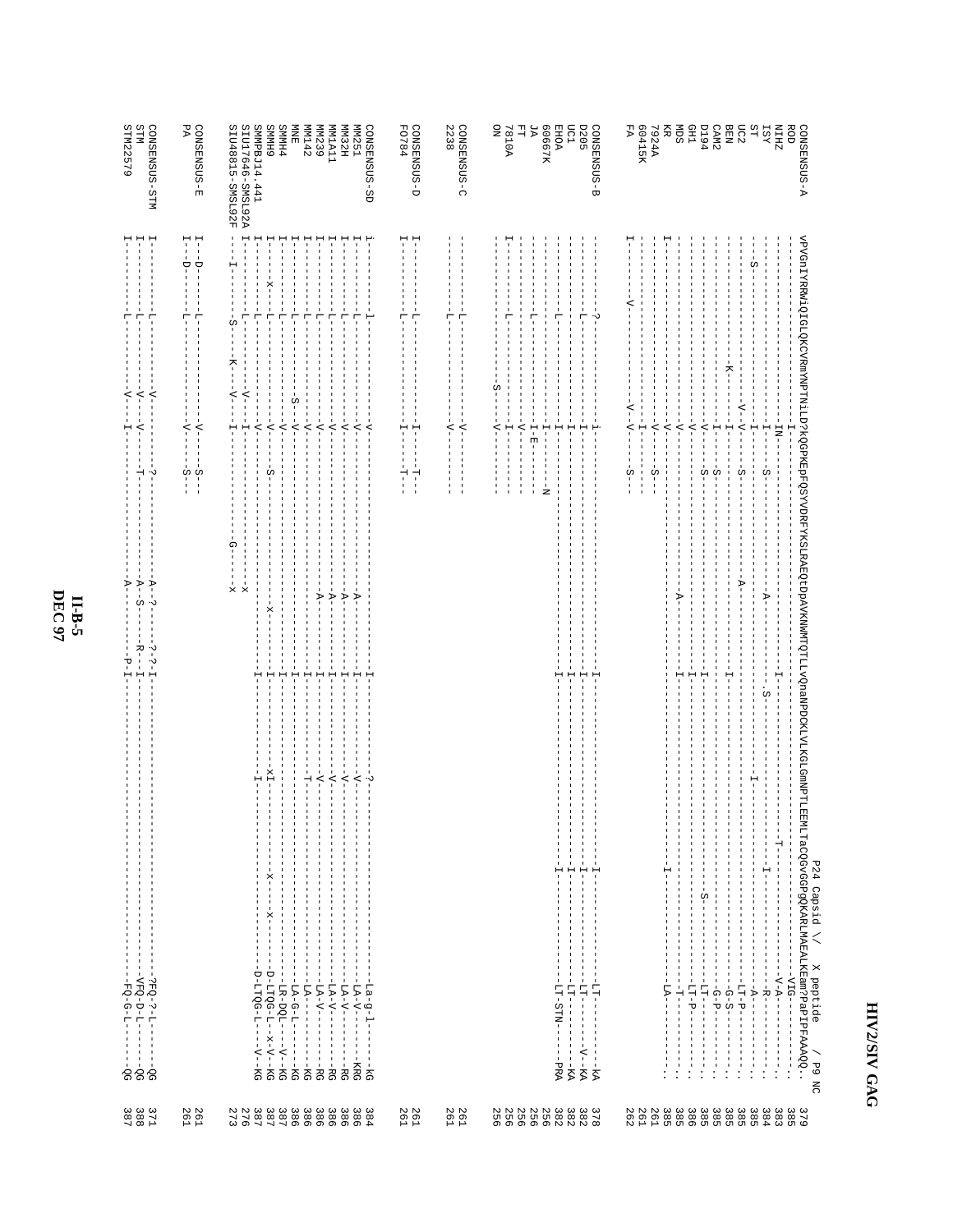| 59       |
|----------|
| 봉        |
|          |
| P6<br>í. |

| <b>NLLS</b><br>STM22579<br>CONSERISCIS-STM                                                                                                           | <b>GHMMS</b><br><b>PHMMS</b><br>GONSENSUS-SD<br>SMMPBJ14.441<br>HZ SMN<br><b>MM251</b><br><b>NTNE</b><br>MM1A11<br>MM239<br>MM142                                                                                                                                                                   | $\begin{array}{l} 0.2 \\ 0.2 \\ 0.01 \\ \end{array}$ EHOA<br>SUSENZEN-B                                                                                                                                                                                   | NHE SAN<br>PESSE SANCE<br>PESSE SANCELLE<br>PELL SANCELLE<br>Ř<br>ROD<br>ŠЩ<br>A-SUSMERNOS                                                                                                                                                                                                                                 |
|------------------------------------------------------------------------------------------------------------------------------------------------------|-----------------------------------------------------------------------------------------------------------------------------------------------------------------------------------------------------------------------------------------------------------------------------------------------------|-----------------------------------------------------------------------------------------------------------------------------------------------------------------------------------------------------------------------------------------------------------|----------------------------------------------------------------------------------------------------------------------------------------------------------------------------------------------------------------------------------------------------------------------------------------------------------------------------|
| $-1 - 1 - 1 - 1$<br>$-1 - 1 - - -$<br>-- -- -- H-K--<br>$A--T--KG--KG-$<br>-<br>1-<br>H-<br>H-<br>H-<br>H-<br>H-<br>H-<br>H-<br><br><br><br><br><br> | $Q - K I = - -$<br>Q . $xK\overline{L} - x - x - x - - - - - - - - - - - - - - - -$<br>$Q - K - K -$<br>P. - KP------<br>P. -KP--<br>P. -KP--<br>P.-KP-<br>P.-KP-<br>P.-KP--<br>p.-Kp-                                                                                                              | $\begin{array}{l} \mathrm{G}\mathrm{K}-\mathrm{g}-\mathrm{V}\mathrm{T}-1\\ \mathrm{G}\mathrm{K}-\mathrm{G}-\mathrm{V}\mathrm{T}-1\\ \mathrm{G}\mathrm{K}-\mathrm{G}-\mathrm{V}\mathrm{T}-1 \end{array}$<br>$GK - TT - T$<br>- - - A - - T - - - - K - - - | $-K - A - -$<br>$-KA-RY-$<br>$-75 - 77 - 1 - 1 - 1$<br>rrtikoWNCGKeGHSArQcrAPRRQGCWKCGK?GHiManCPdRQAGFLG?GpwGKkpRNFPvaq?pq?p.<br>$-KAP$ –<br>$-$ KV $-$ R-<br>$      -$<br>$- - MS - -$                                                                                                                                    |
| $-3-(-6-+K-+B-+K---+K---$<br>$-P - -R - -K - -E - -V - -$                                                                                            | $-QM - V - K - - - - - - - -$<br>- - A - - V - - K - - H - - - -<br>- TT- - V - - K - - H - - - -<br>$-20 - 5 - 5 - 5 - 1$<br>$-1$<br>$-2I - 5I - 5I - 1$<br>- A - - V - - K - - H - - - -<br>$-2I - 2I - 2I - 2I$<br>- m – – V – – K – – v – – – –<br>$-2$<br>$-1$<br>$-1$<br>$-1$<br>$-1$<br>$-1$ |                                                                                                                                                                                                                                                           | $- - - - - - -$<br>- - - ヤ - - - - - - - - - H H - -<br>- - - A - - - - - - K - - E - -<br>- T- - V - - K - - E - - - -<br>$-5$ -V-----E                                                                                                                                                                                   |
| $-H$ - $       -$<br>- M - - H - - - - H H H H H                                                                                                     | $-1 - 1 - 1$<br>$-1$ + $-1$<br>$-1$ $-1$ $-1$<br>ーー<br>$-1$ $-1$ $-1$<br>$\frac{1}{1}$<br>$\frac{1}{7}$<br>$-1$ - $-1$ - $-1$<br>- - M - - M - - -<br>$-1$ - H <sub>1</sub> - - H <sub>1</sub> - - -<br>$-1$ N $-1$<br>- M--YH---<br>- HA--N-                                                       | $-1 - 1 - -1 - -1$<br>-- 14 --<br>$-1 - 1 -$<br>- - MT-V- - - VTPSAP PMNPAE GMTPRGA<br>- MT-V----VTPSAPPMDPAEGMTPRGA-<br>-mt-v---vtPSAPPMnPAeGMTPrGA                                                                                                      | $-1 - 2B - 2B - 1$<br>- - N- - B- - O- - -<br>$-1 - 1$<br>--VPSS---<br>$-1 - 1 - 1$<br>$---A-P$ - - - -<br>.                                                                                                                                                                                                               |
| —<br>∣<br>J,<br>- - A - - - F S - - - L - K - - - - S - K T - - - - -                                                                                | ローーーー 田ーーー<br>- 변<br>- - -<br>$\frac{1}{\sqrt{2}}$<br>$-$ H $-$                                                                                                                                                                                                                                     | - - 2 - - - A - - - - EM - Ks - - - m - - q - - - s - - - - - - - - .<br>- - 2 - - - A - - - - EM - KS - - M - - C - - S - - - - - - - - - .<br>- - S - - - A - - - - EM - KS - - M - C - - S - - - - - - - -                                             | <b>LPTAPP?DPavdLLEKYmQQGrkQrEQreRPYKEVTE</b><br>$-1$ - $-1$ - $-1$ - $-1$<br>$- - - - - - - -$<br>$\begin{array}{c} \n\cdot & \cdot \\ \n\cdot & \cdot \\ \n\cdot & \cdot \n\end{array}$<br>$\frac{1}{1}$<br>$\frac{1}{2}$ : $\frac{1}{2}$ : $\frac{1}{2}$ : $\frac{1}{2}$ : $\frac{1}{2}$ : $\frac{1}{2}$ : $\frac{1}{2}$ |
| 4 4 9 9<br>4 9 9<br>8 9 9                                                                                                                            | 492<br>4 4 4 4 4 4 4 4<br>9 9 9 9 9 9 9<br>9 9 9 4 4 0 0<br>$487$<br>$491$                                                                                                                                                                                                                          | 50001<br>00001<br>0001                                                                                                                                                                                                                                    | 489<br>491<br>491<br>481                                                                                                                                                                                                                                                                                                   |